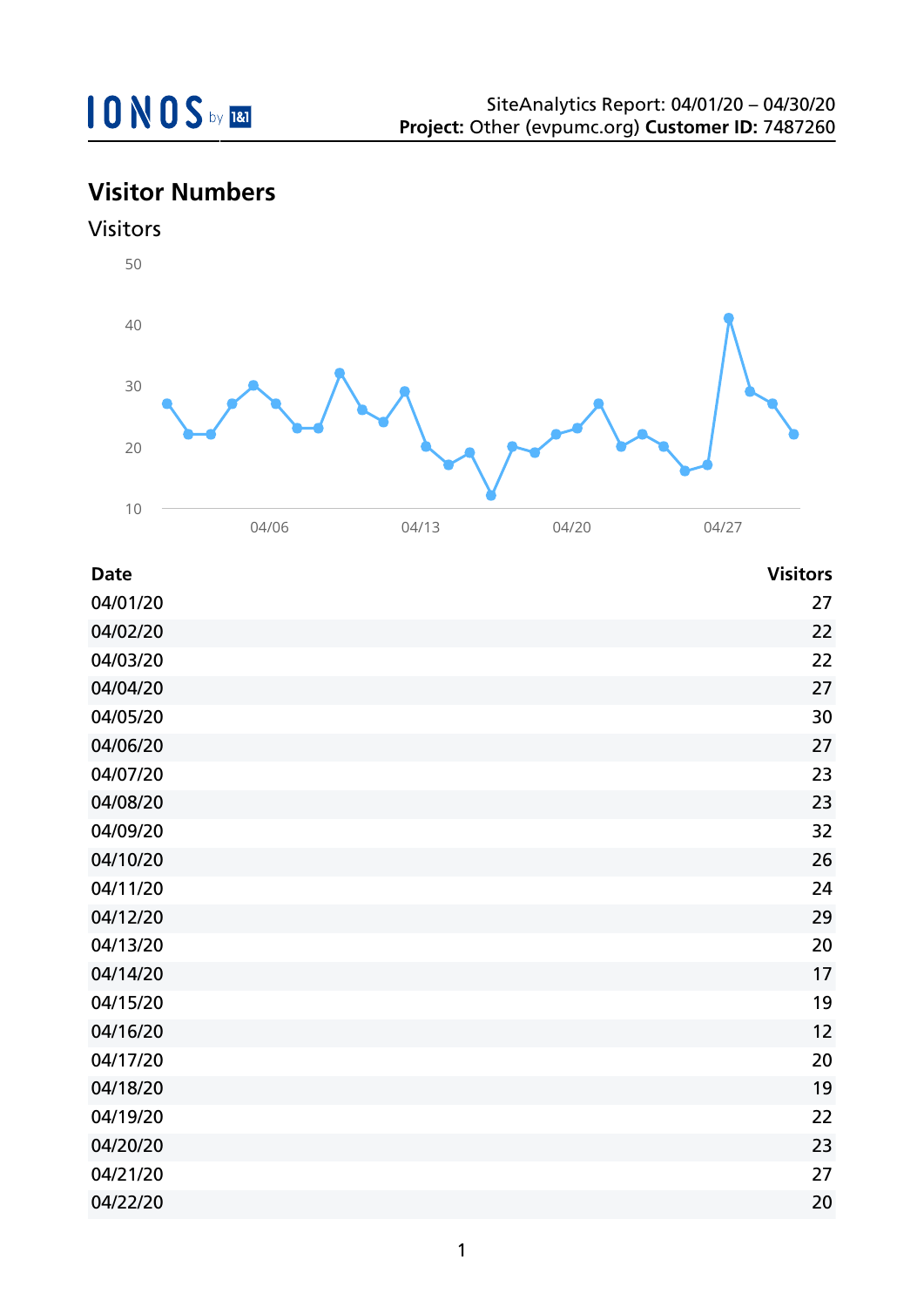| <b>Date</b>  | <b>Visitors</b> |
|--------------|-----------------|
| 04/23/20     | 22              |
| 04/24/20     | 20              |
| 04/25/20     | 16              |
| 04/26/20     | 17              |
| 04/27/20     | 41              |
| 04/28/20     | 29              |
| 04/29/20     | 27              |
| 04/30/20     | 22              |
| <b>Total</b> | 705             |

### Sessions



| <b>Date</b> | <b>Sessions</b> |
|-------------|-----------------|
| 04/01/20    | 28              |
| 04/02/20    | 24              |
| 04/03/20    | 27              |
| 04/04/20    | 28              |
| 04/05/20    | 33              |
| 04/06/20    | 28              |
| 04/07/20    | 23              |
| 04/08/20    | 26              |
| 04/09/20    | 36              |
| 04/10/20    | 29              |
| 04/11/20    | 24              |
| 04/12/20    | 36              |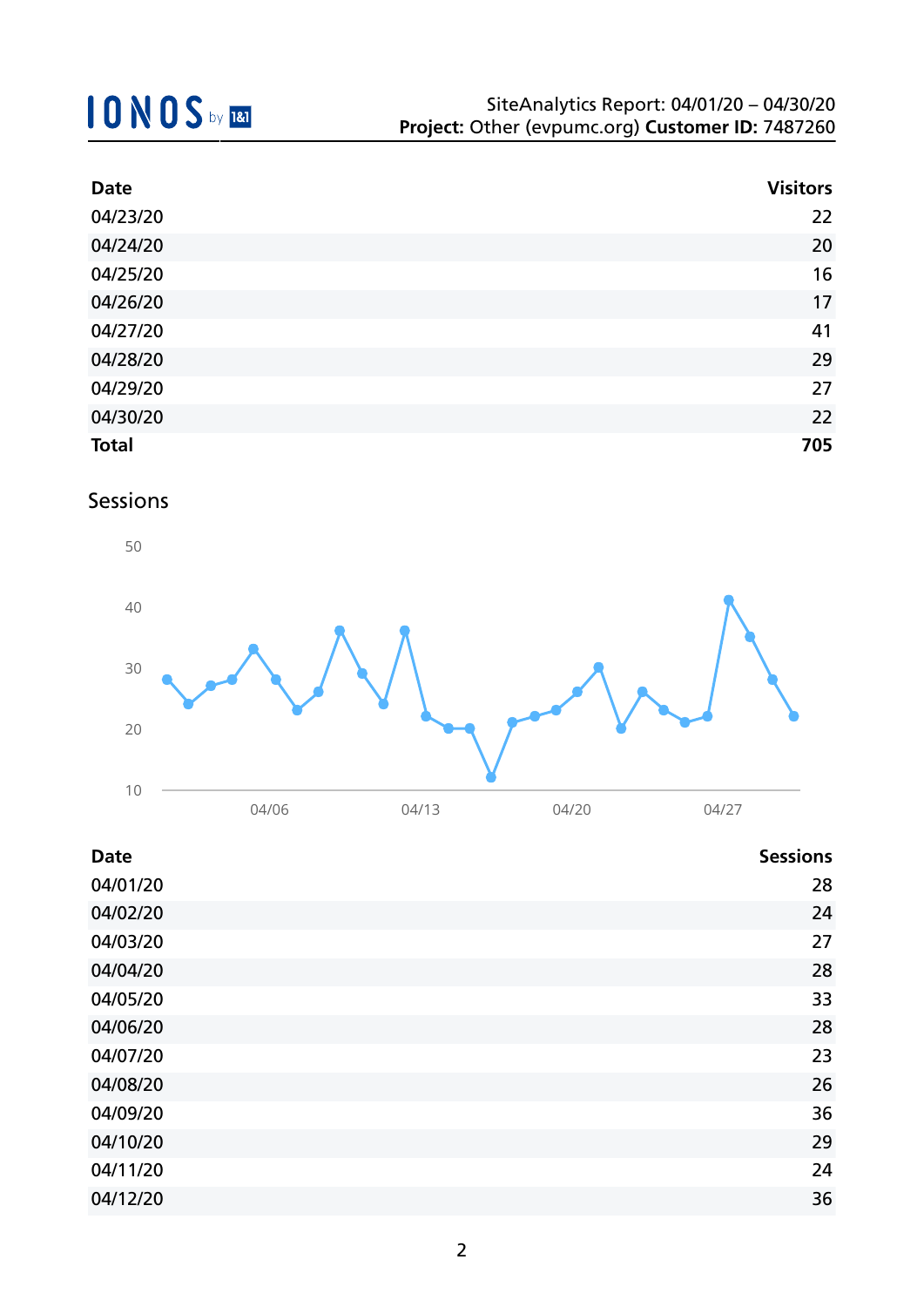| <b>Date</b>  | <b>Sessions</b> |
|--------------|-----------------|
| 04/13/20     | 22              |
| 04/14/20     | 20              |
| 04/15/20     | 20              |
| 04/16/20     | 12              |
| 04/17/20     | 21              |
| 04/18/20     | 22              |
| 04/19/20     | 23              |
| 04/20/20     | 26              |
| 04/21/20     | 30              |
| 04/22/20     | 20              |
| 04/23/20     | 26              |
| 04/24/20     | 23              |
| 04/25/20     | 21              |
| 04/26/20     | 22              |
| 04/27/20     | 41              |
| 04/28/20     | 35              |
| 04/29/20     | 28              |
| 04/30/20     | 22              |
| <b>Total</b> | 776             |

### Search Engine Robots



| <b>Search Engine Robots</b> | <b>Sessions</b> | Percentage |
|-----------------------------|-----------------|------------|
| bingbot/2.0                 | -236            | 24.56%     |
| AhrefsBot                   | 186             | 19.35%     |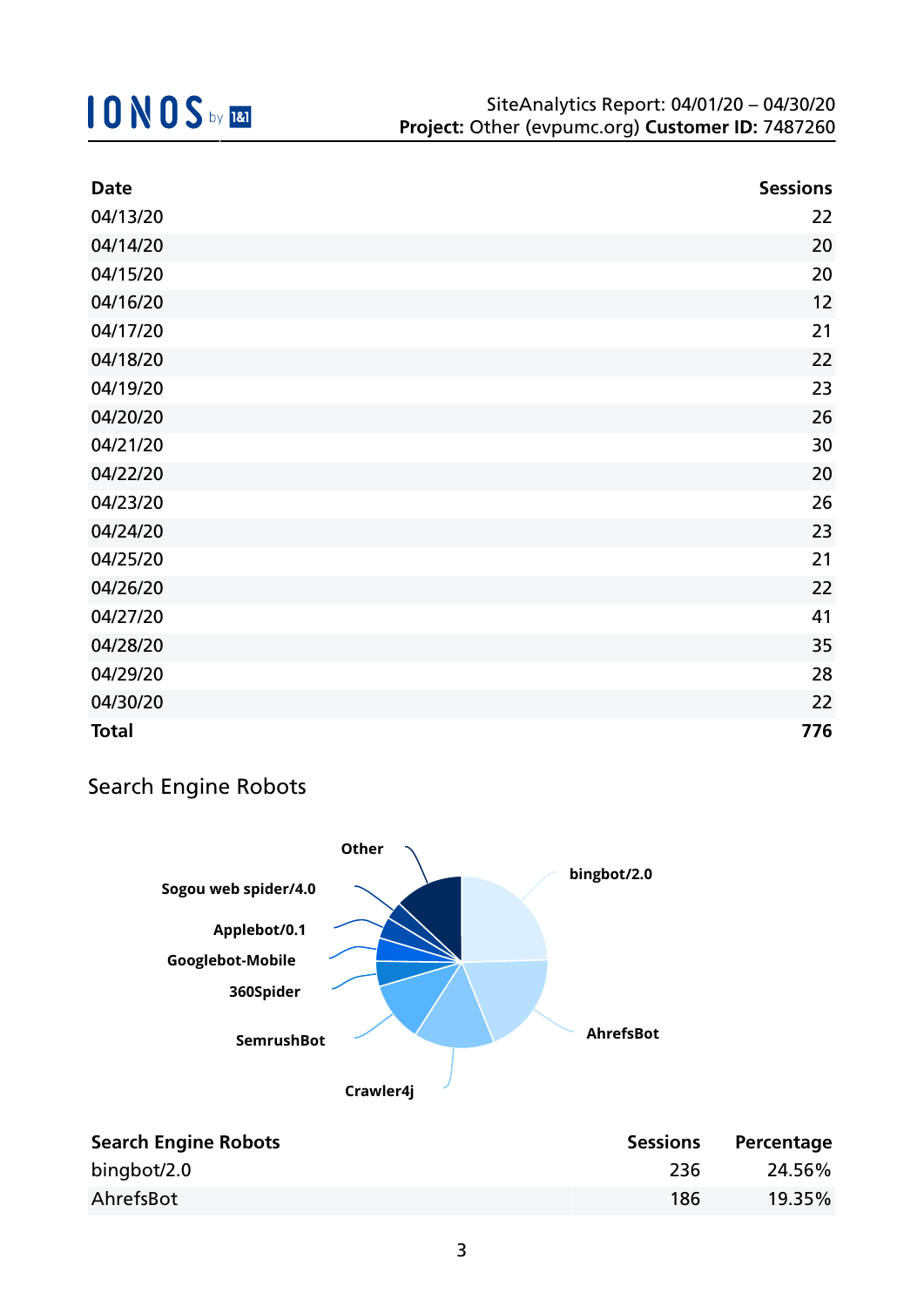| <b>Search Engine Robots</b> | <b>Sessions</b> | Percentage |
|-----------------------------|-----------------|------------|
| Crawler4j                   | 146             | 15.19%     |
| SemrushBot                  | 109             | 11.34%     |
| 360Spider                   | 46              | 4.79%      |
| Googlebot-Mobile            | 42              | 4.37%      |
| Applebot/0.1                | 39              | 4.06%      |
| Sogou web spider/4.0        | 32              | 3.33%      |
| MegaIndex.ru/2.0            | 26              | 2.71%      |
| YandexBot/3.0               | 21              | 2.19%      |
| CCBot/2.0                   | 14              | 1.46%      |
| Googlebot/2.1               | 14              | 1.46%      |
| <b>MixrankBot</b>           | 10              | 1.04%      |
| <b>SEOkicks</b>             | 8               | 0.83%      |
| DuckDuckGo-Favicons-Bot/1.0 | 6               | 0.62%      |
| MSNBot/2.0b                 | 6               | 0.62%      |
| MJ12bot/v1.4.8              | 4               | 0.42%      |
| Mail.RU_Bot/2.0             | 4               | 0.42%      |
| SeznamBot/3.2               | 3               | 0.31%      |
| WikiDo/1.1                  | $\overline{2}$  | 0.21%      |
| AdsBot-Google               | 1               | 0.10%      |
| Baiduspider/2.0             | 1               | 0.10%      |
| BingPreview/1.0b            | 1               | 0.10%      |
| CATExplorador/1.0beta       | 1               | 0.10%      |
| Google favicon              | 1               | 0.10%      |
| Mail.RU_Bot/Robots/2.0      | 1               | 0.10%      |
| <b>Yahoo Link Preview</b>   | 1               | 0.10%      |
| <b>Total</b>                | 961             | 100.00%    |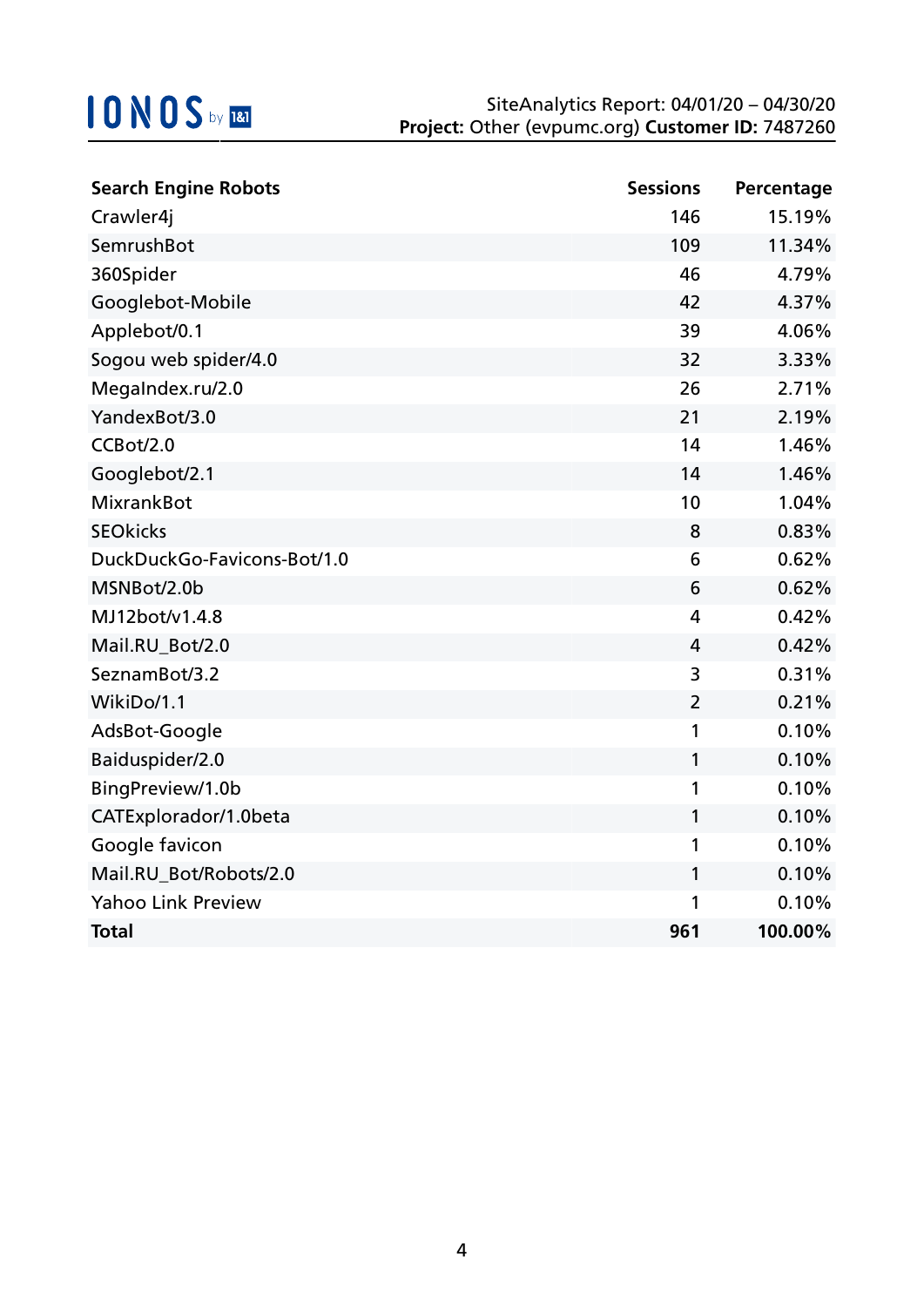

## **Page Analysis** Most Frequently Visited Pages



| <b>Pages</b>             | <b>Sessions</b> | Percentage |
|--------------------------|-----------------|------------|
| /Default.htm             | 802             | 37.04%     |
| <b>NideoServices.htm</b> | 201             | 9.28%      |
| /info.htm                | 111             | 5.13%      |
| /Elim.htm                | 77              | 3.56%      |
| /Sermons.htm             | 65              | 3.00%      |
| /Offerings.htm           | 60              | 2.77%      |
| <b>Morship.htm</b>       | 60              | 2.77%      |
| /web_links.htm           | 58              | 2.68%      |
| /St_Johns.htm            | 56              | 2.59%      |
| /Announce.htm            | 54              | 2.49%      |
| /NewsLetterIdx.htm       | 54              | 2.49%      |
| /Calendar.htm            | 50              | 2.31%      |
| /Stats.htm               | 49              | 2.26%      |
| /M-Statement.htm         | 48              | 2.22%      |
| /Believe.htm             | 47              | 2.17%      |
| /Elim-HISTORY.htm        | 37              | 1.71%      |
| Nideo.htm                | 36              | 1.66%      |
| /Elim_M-Statement.htm    | 35              | 1.62%      |
| /CalendarOld.htm         | 33              | 1.52%      |
| /StJohns_M-Statement.htm | 33              | 1.52%      |
| /St_Johns-HISTORY.htm    | 33              | 1.52%      |
| /missions.htm            | 33              | 1.52%      |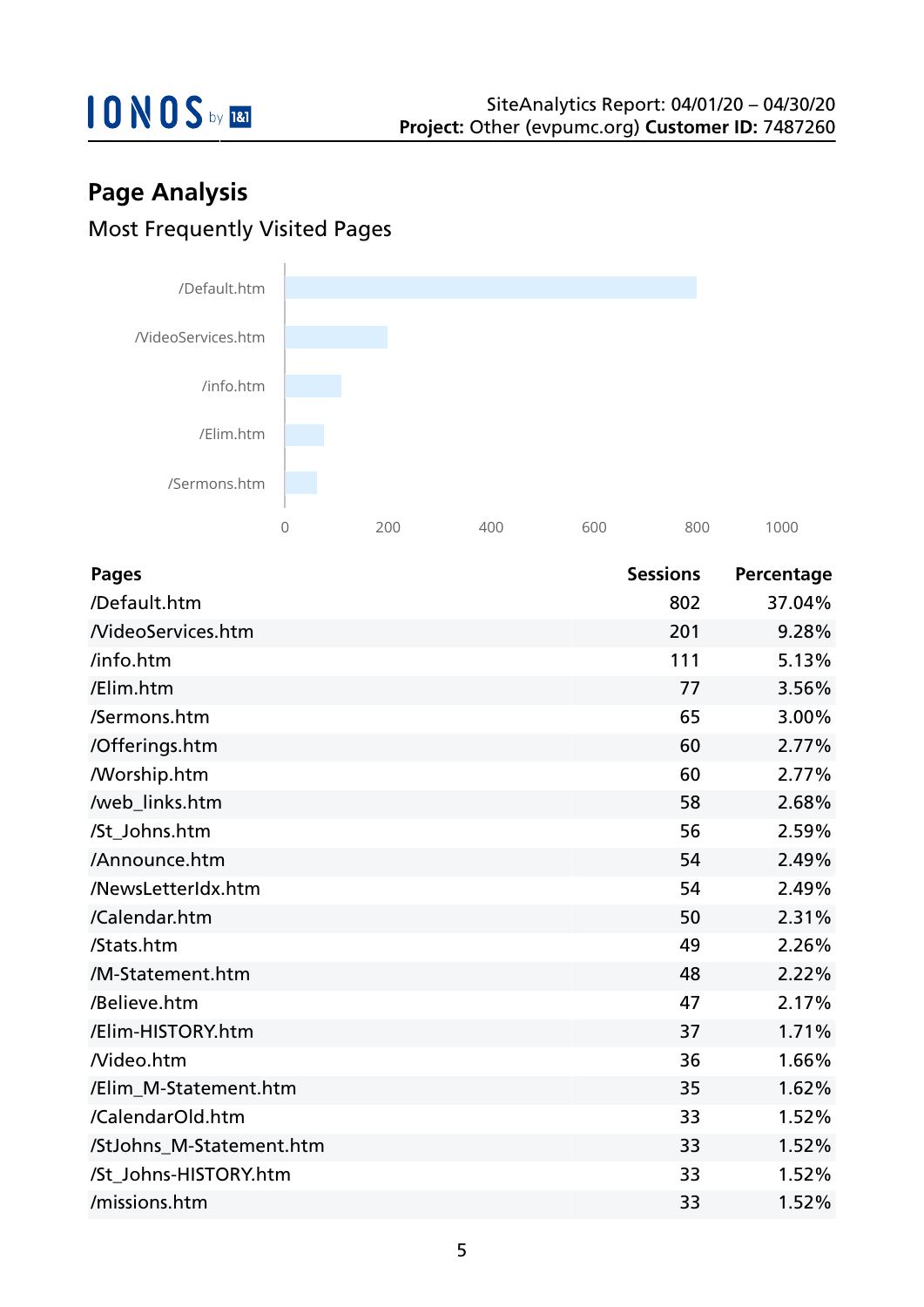| <b>Pages</b>          | <b>Sessions</b> | Percentage |
|-----------------------|-----------------|------------|
| /valley_views0813.htm | 33              | 1.52%      |
| /valley_views0913.htm | 33              | 1.52%      |
| /valley_views1013.htm | 32              | 1.48%      |
| /valley_views1113.htm | 32              | 1.48%      |
| /Bulletins-old.htm    |                 | 0.05%      |
| /Bulletins.htm        | 1               | 0.05%      |
| /PastorsSermons.htm   |                 | 0.05%      |
| <b>Total</b>          | 2,165           | 100.00%    |

### Keywords



| <b>Keywords</b>          | <b>Sessions</b> |
|--------------------------|-----------------|
| elimsport pa             |                 |
| elimsport baptist church |                 |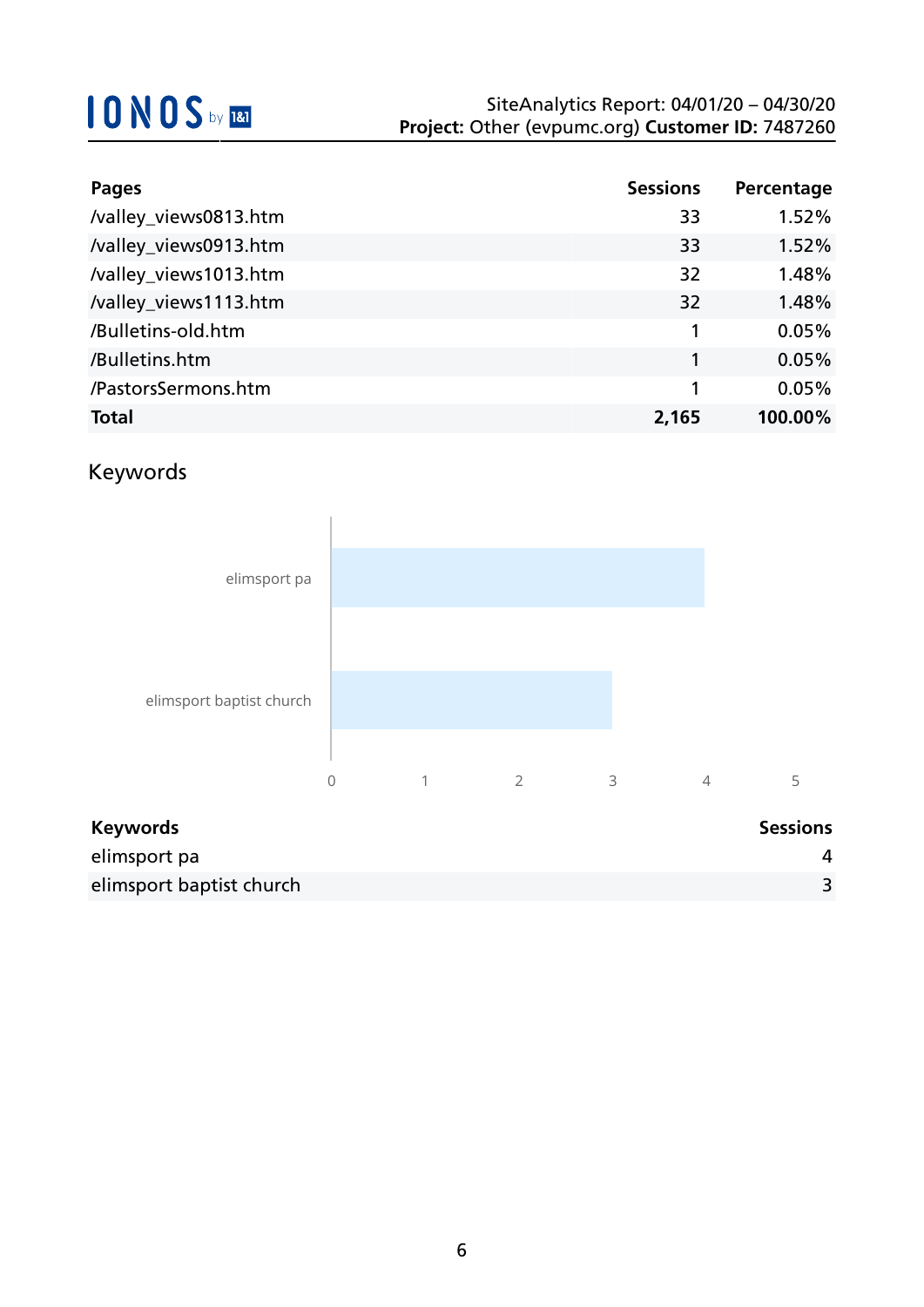### Referring Pages



| <b>Pages</b>                                                                                     | <b>Sessions</b> |
|--------------------------------------------------------------------------------------------------|-----------------|
| http://anti-crisis-seo.com                                                                       | 114             |
| https://www.google.com/                                                                          | 42              |
| http://www.google.com/url                                                                        | 32              |
| http://www.google.com/                                                                           | 11              |
| http://flalib.org                                                                                | 7               |
| http://www.bing.com/search                                                                       | $\overline{7}$  |
| http://m.facebook.com                                                                            | 6               |
| http://www.sogou.com/web                                                                         | 5               |
| http://m.facebook.com/                                                                           | 3               |
| https://l.facebook.com/                                                                          | 3               |
| android-app://com.google.android.googlequicksearchbox/                                           | $\overline{2}$  |
| http://searchguide.windstream.net/search/                                                        | $\overline{2}$  |
| https://lm.facebook.com/                                                                         | $\overline{2}$  |
| https://www.bing.com/                                                                            | $\overline{2}$  |
| https://www.virus-schutzmasken.de                                                                | 2               |
| android-app://com.google.android.googlequicksearchbox/https/www.<br>google.com                   |                 |
| http://l.facebook.com/l.php                                                                      | 1               |
| http://weblibrary.win                                                                            |                 |
| http://www.certifywebsite.win                                                                    |                 |
| http://www.idexmundi.com/blog/9486743/how-to-increase-traffic-on-y<br>our-wordpress-blog-easily/ |                 |
| http://www.web-analytics.date                                                                    | 1               |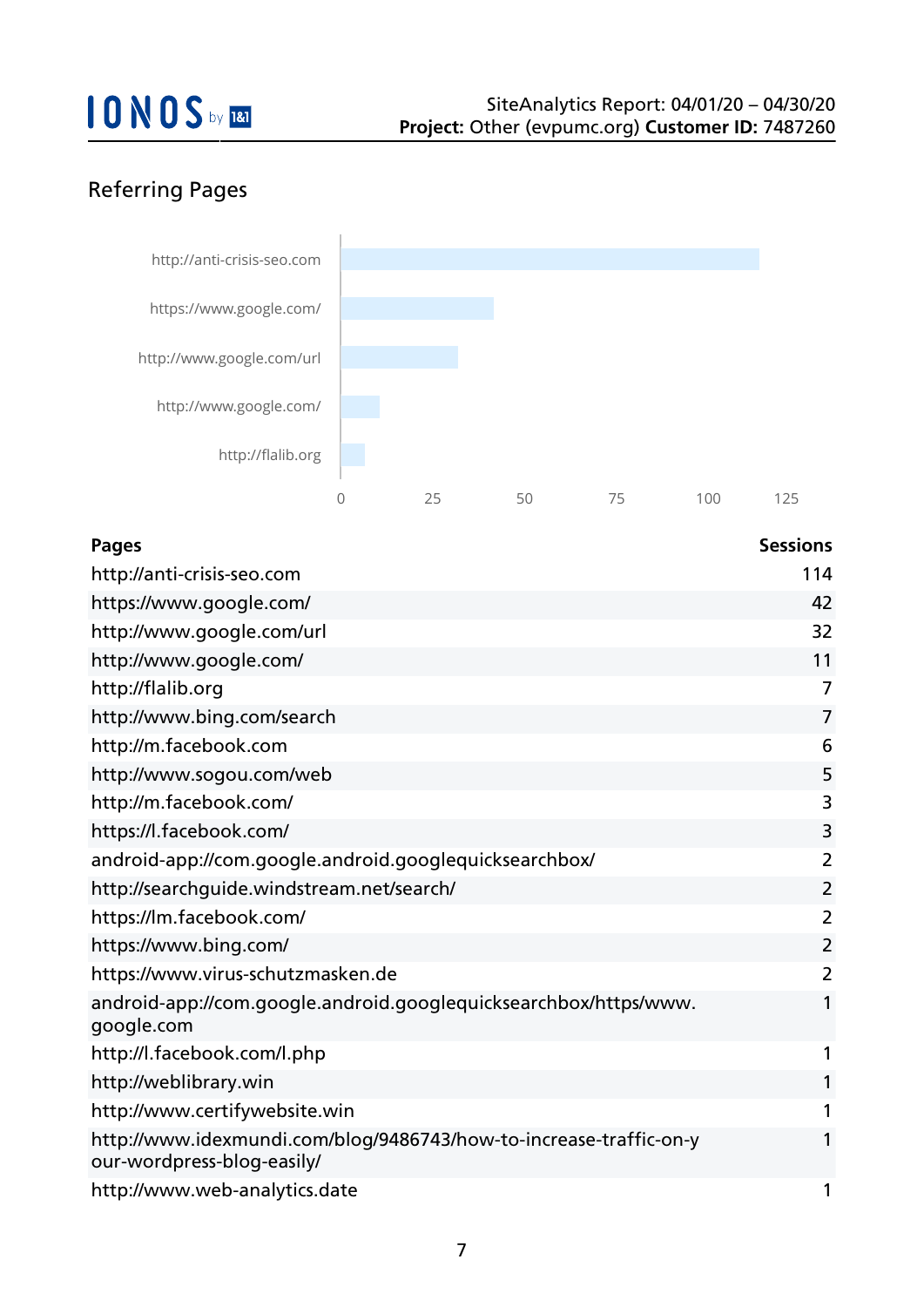

| Pages                                                                                                                                                                                                                         | <b>Sessions</b> |
|-------------------------------------------------------------------------------------------------------------------------------------------------------------------------------------------------------------------------------|-----------------|
| http://zonefiles.bid                                                                                                                                                                                                          |                 |
| https://r.search.yahoo.com/_ylt=A0geKLkz7KZelsgAF7FXNyoA;_ylu=X3<br>oDMTByOHZyb21tBGNvbG8DYmYxBHBvcwMxBHZ0aWQDBHNlYwNzc<br>g--/RV=2/RE=1588026548/RO=10/RU=http://evpumc.org/Stats.htm/RK=<br>2/RS=.TnZOC06vMPQMY3EaYJmRekAM- |                 |
| https://search.yahoo.com/                                                                                                                                                                                                     |                 |
| https://www.facebook.com/                                                                                                                                                                                                     | 1               |
| https://www.google.co.in/                                                                                                                                                                                                     |                 |

### **Browsers & Systems**

Browsers



| <b>Browsers</b>      | <b>Sessions</b> | Percentage |
|----------------------|-----------------|------------|
| Chrome               | 367             | 47.29%     |
| Safari mobile        | 72              | 9.28%      |
| IE                   | 55              | 7.09%      |
| Firefox              | 38              | 4.90%      |
| Microsoft Edge       | 30              | 3.87%      |
| <b>Chrome Mobile</b> | 29              | 3.74%      |
| Python-requests      | 25              | 3.22%      |
| Silk                 | 15              | 1.93%      |
| Safari               | 13              | 1.68%      |
| Facebook App         | 11              | 1.42%      |
| Google App           | 10              | 1.29%      |
| Opera                | 7               | 0.90%      |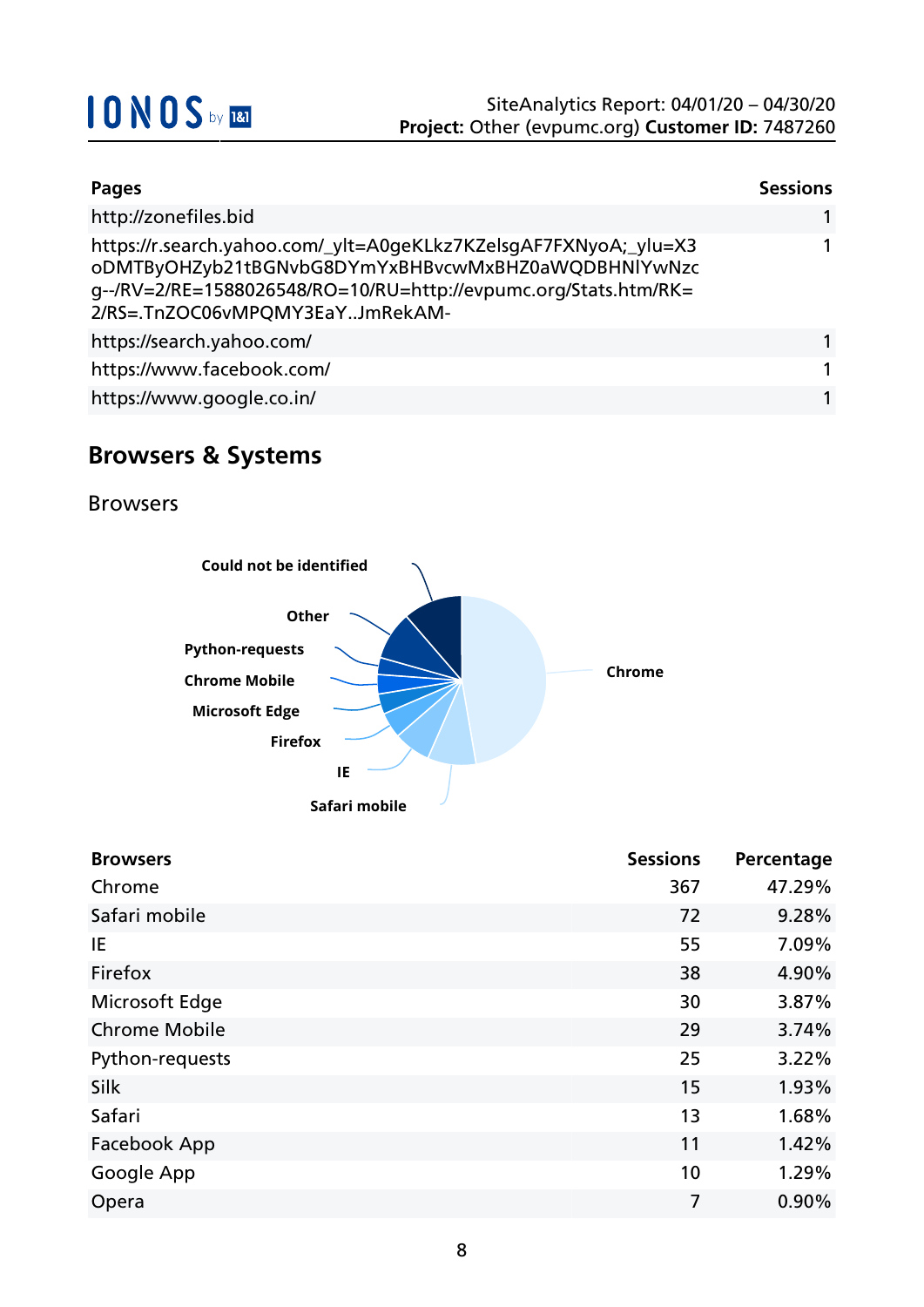| <b>Browsers</b>               | <b>Sessions</b> | Percentage |
|-------------------------------|-----------------|------------|
| Go http package               | 4               | 0.52%      |
| <b>Android browser</b>        | 3               | 0.39%      |
| <b>CURL</b>                   | $\overline{2}$  | 0.26%      |
| <b>Avast Secure Browser</b>   | 1               | 0.13%      |
| <b>Chrome Headless</b>        | 1               | 0.13%      |
| Kinza                         | 1               | 0.13%      |
| <b>Mobile Samsung Browser</b> | 1               | 0.13%      |
| Mozilla                       | 1               | 0.13%      |
| <b>UC Browser mobile</b>      | 1               | 0.13%      |
| Wget                          | 1               | 0.13%      |
| Could not be identified       | 88              | 11.34%     |
| <b>Total</b>                  | 776             | 100.00%    |

### Operating Systems



| <b>Operating Systems</b> | <b>Sessions</b> | Percentage |
|--------------------------|-----------------|------------|
| Windows                  | 440             | 56.70%     |
| Android                  | 115             | 14.82%     |
| iOS                      | 57              | 7.35%      |
| OS X                     | 40              | 5.15%      |
| Linux                    | 29              | 3.74%      |
| macOS                    | 10              | 1.29%      |
| Could not be identified  | 85              | 10.95%     |
| <b>Total</b>             | 776             | 100.00%    |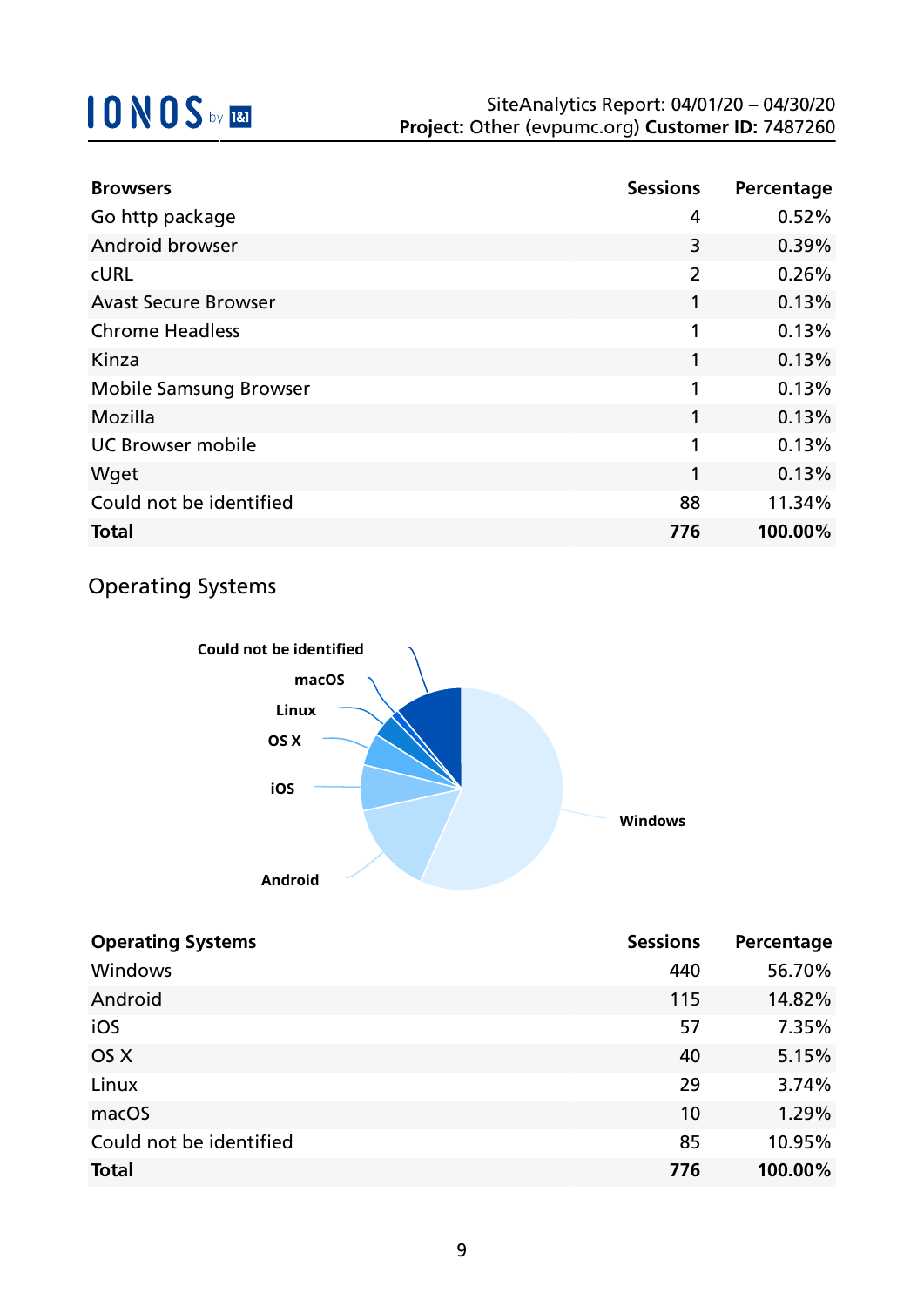

## **Visitor Locations**

| Countries             |                 |            |
|-----------------------|-----------------|------------|
| <b>Countries</b>      | <b>Sessions</b> | Percentage |
| <b>United States</b>  | 466             | 60.05%     |
| Singapore             | 37              | 4.77%      |
| Russia                | 34              | 4.38%      |
| Germany               | 22              | 2.84%      |
| <b>United Kingdom</b> | 20              | 2.58%      |
| India                 | 18              | 2.32%      |
| Netherlands           | 18              | 2.32%      |
| China                 | 16              | 2.06%      |
| Canada                | 15              | 1.93%      |
| <b>Brazil</b>         | 13              | 1.68%      |
| France                | 13              | 1.68%      |
| Philippines           | 11              | 1.42%      |
| Vietnam               | 11              | 1.42%      |
| Indonesia             | 10              | 1.29%      |
| Thailand              | 10              | 1.29%      |
| Turkey                | 8               | 1.03%      |
| Egypt                 | 6               | 0.77%      |
| Argentina             | 5               | 0.64%      |
| <b>Mexico</b>         | 5               | 0.64%      |
| <b>Ukraine</b>        | 5               | 0.64%      |
| Saudi Arabia          | 4               | 0.52%      |
| Sweden                | 3               | 0.39%      |
| Australia             | $\overline{2}$  | 0.26%      |
| Malaysia              | $\overline{2}$  | 0.26%      |
| Pakistan              | $\overline{2}$  | 0.26%      |
| Chile                 | 1               | 0.13%      |
| Colombia              | 1               | 0.13%      |
| Algeria               | 1               | 0.13%      |
| Ecuador               | 1               | 0.13%      |
| Greece                | 1               | 0.13%      |
| Ireland               | 1               | 0.13%      |
| Iran                  | 1               | 0.13%      |
| Italy                 | $\mathbf{1}$    | 0.13%      |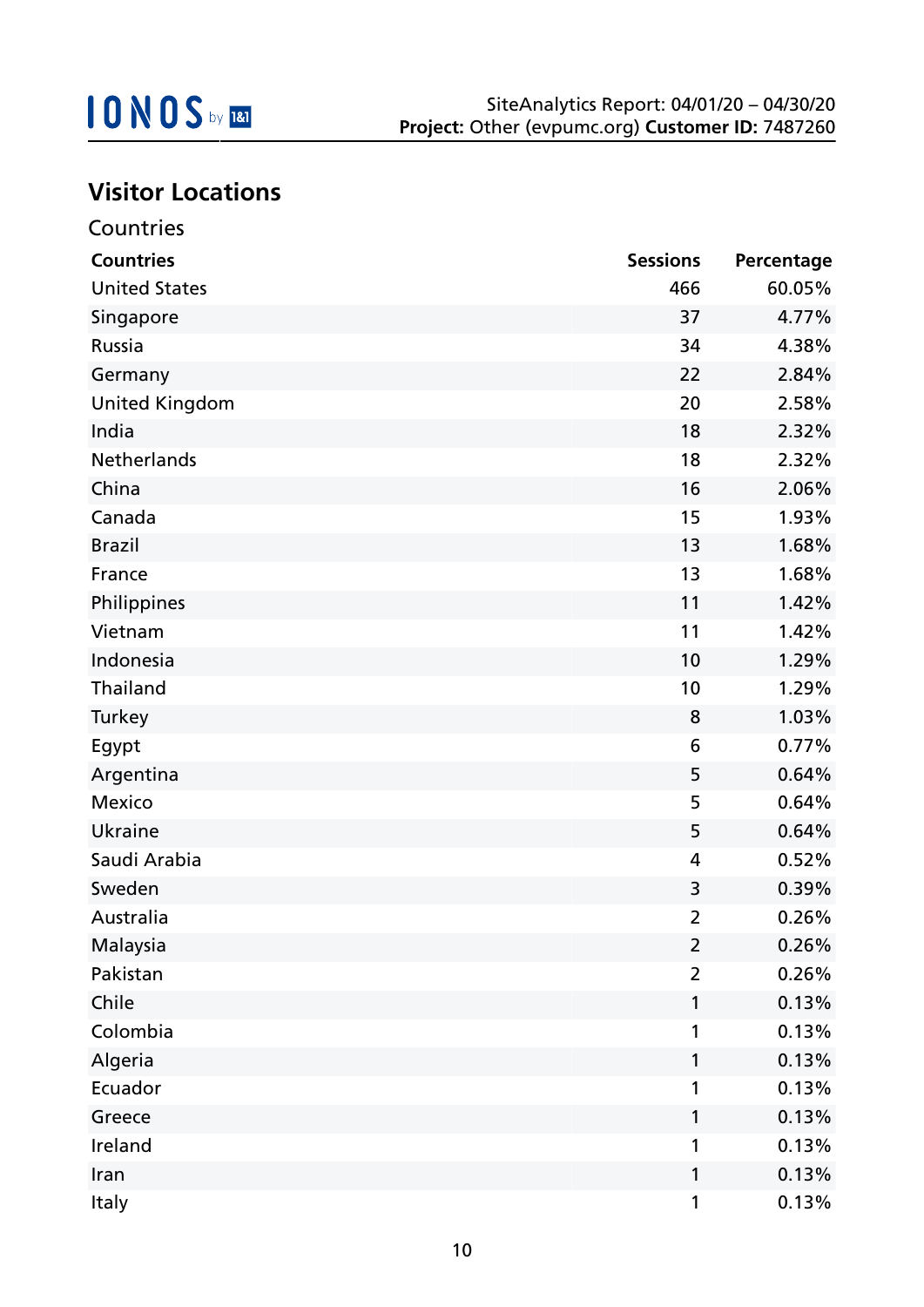| <b>Countries</b>        | <b>Sessions</b> | Percentage |
|-------------------------|-----------------|------------|
| Jordan                  | 1               | 0.13%      |
| Japan                   | 1               | 0.13%      |
| South Korea             | 1               | 0.13%      |
| Sri Lanka               | 1               | 0.13%      |
| Morocco                 | 1               | 0.13%      |
| Panama                  | 1               | 0.13%      |
| Peru                    | 1               | 0.13%      |
| Serbia                  | 1               | 0.13%      |
| Venezuela               | 1               | 0.13%      |
| South Africa            | 1               | 0.13%      |
| Could not be identified | $\overline{2}$  | 0.26%      |
| <b>Total</b>            | 776             | 100.00%    |

### **Continents**

| <b>Continents</b>       | <b>Sessions</b> | Percentage |
|-------------------------|-----------------|------------|
| <b>North America</b>    | 487             | 62.76%     |
| Asia                    | 134             | 17.27%     |
| Europe                  | 120             | 15.46%     |
| South America           | 23              | 2.96%      |
| Africa                  | 9               | 1.16%      |
| Oceania                 | $\overline{2}$  | 0.26%      |
| Could not be identified | 1               | 0.13%      |
| <b>Total</b>            | 776             | 100.00%    |

### **Information about the evaluations**

#### Visitors

This evaluation shows how many visitors accessed your website. Visitors are uniquely identified on the basis of the IP address and the browser ID. If a visitor goes to your website more than once a day, only one visitor is counted.

#### **Sessions**

This evaluation shows the number of sessions. A session starts when a visitor accesses your website and ends when he or she leaves it. A session ends automatically after 30 minutes without activity. If a visitor goes to your website more than once a day, multiple sessions are counted.